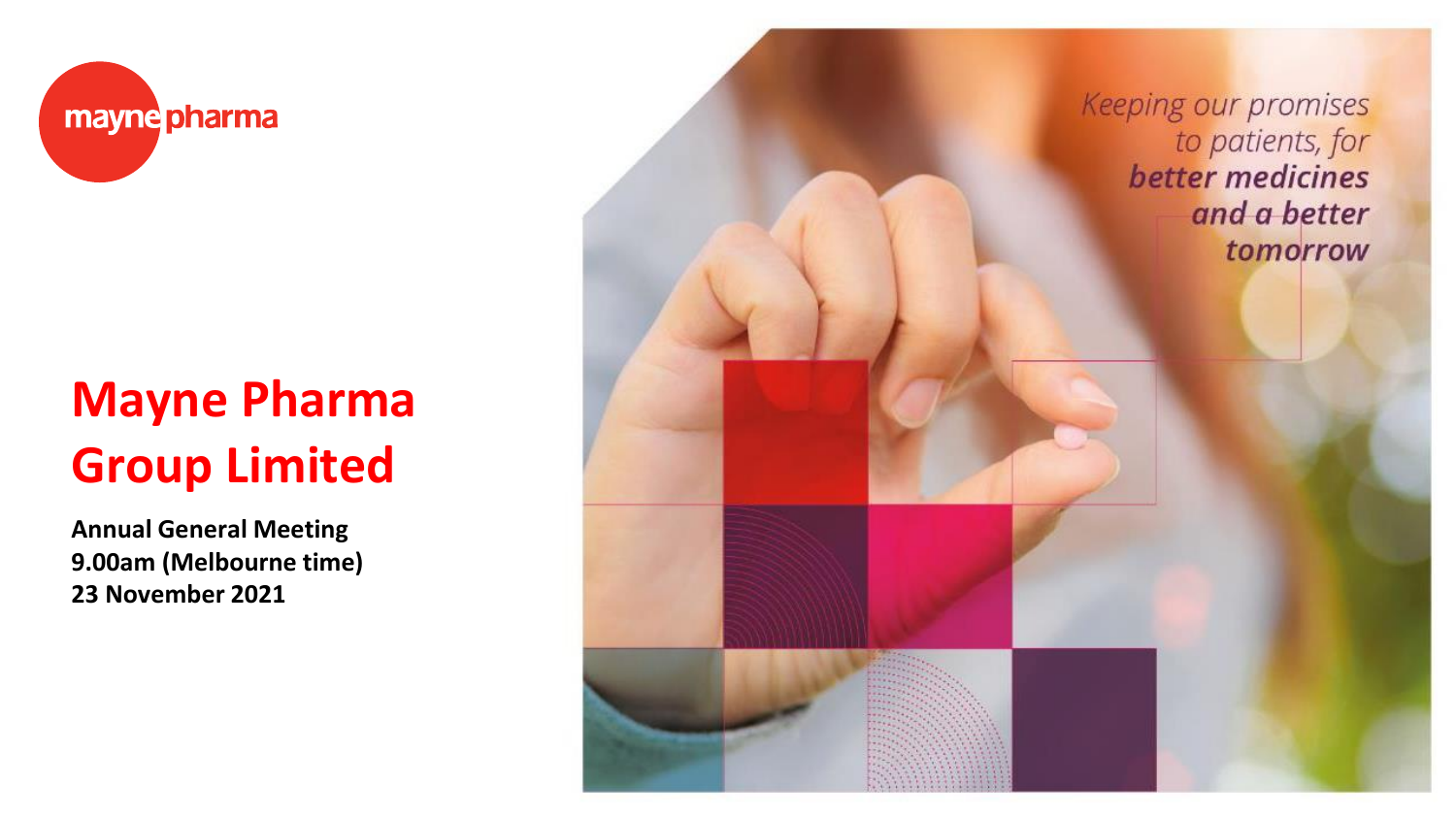#### mayne pharma

#### **Introduction**



Frank Condella **Chair**



Scott Richards **CEO**



Ian Scholes **Deputy Chair**



Peter Paltoglou **CFO**



Dr Carolyn Myers **Non-Executive Director**



Patrick Blake **Non-Executive Director**



Nancy Dolan **Non-Executive Director**



Prof Bruce Robinson **Non-Executive Director**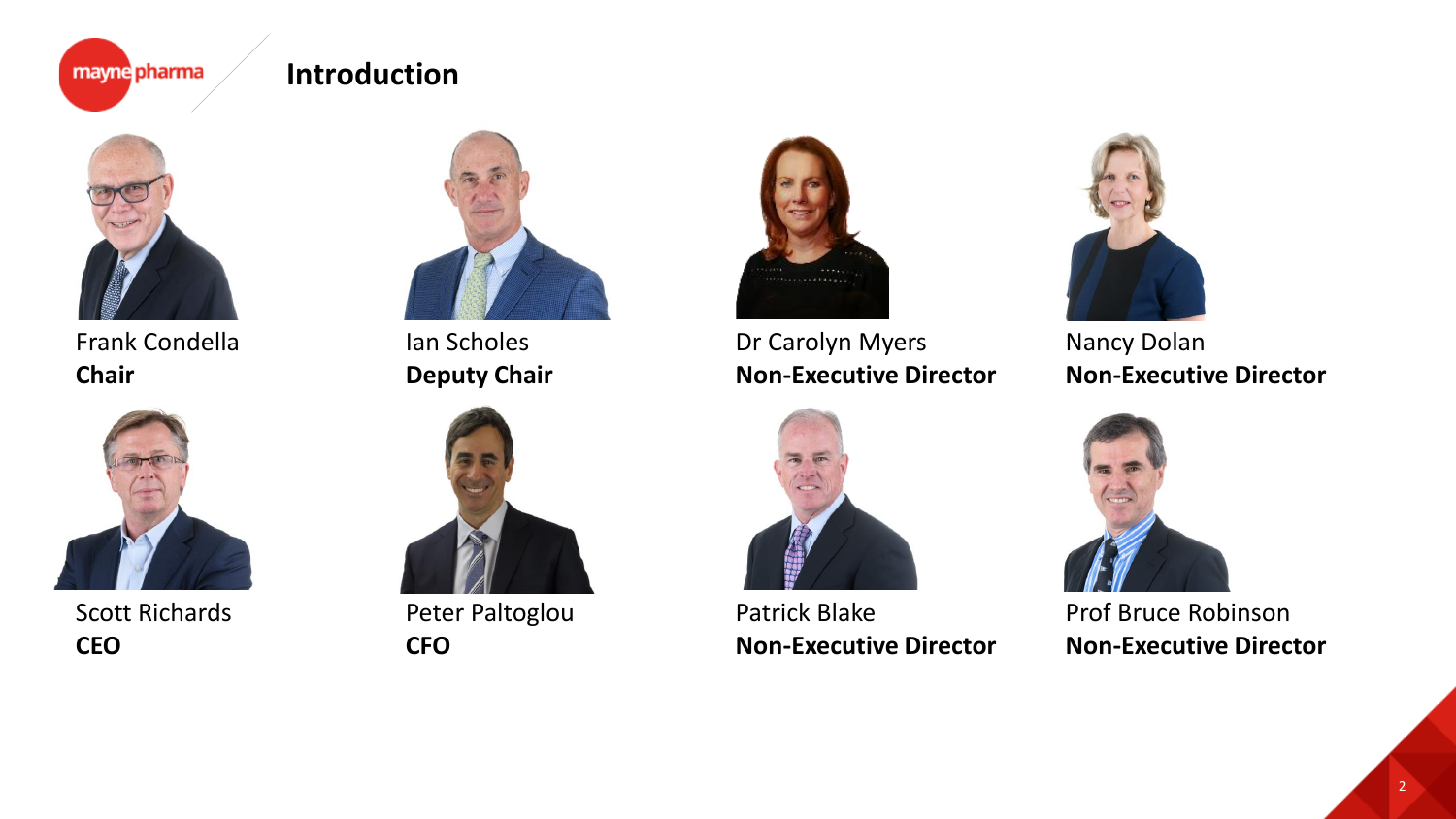

- 1. Chair's Address
- 2. CEO's Address
- 3. Formal Business
- 4. Closing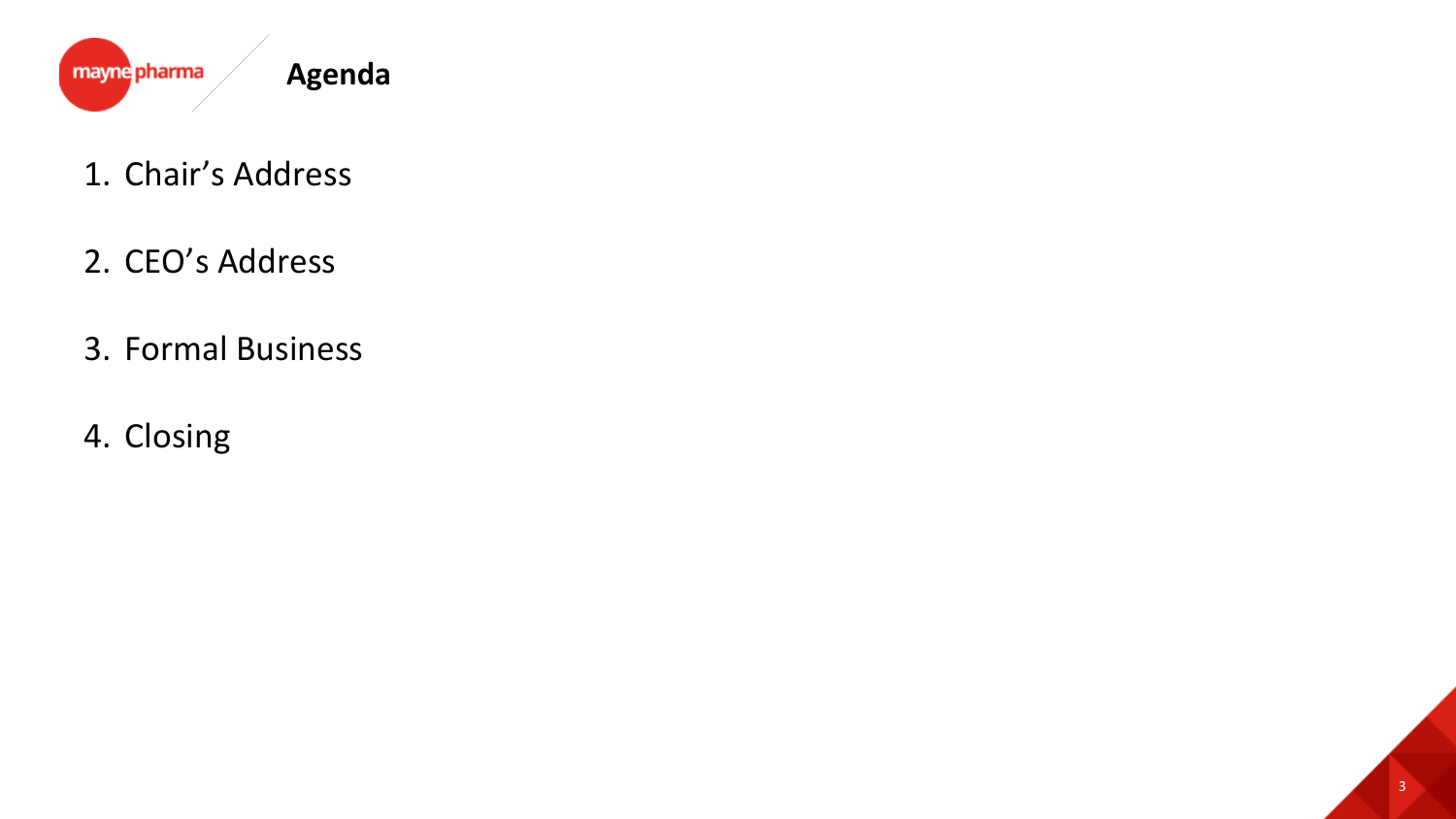

### **Chair's Address**

Frank Condella

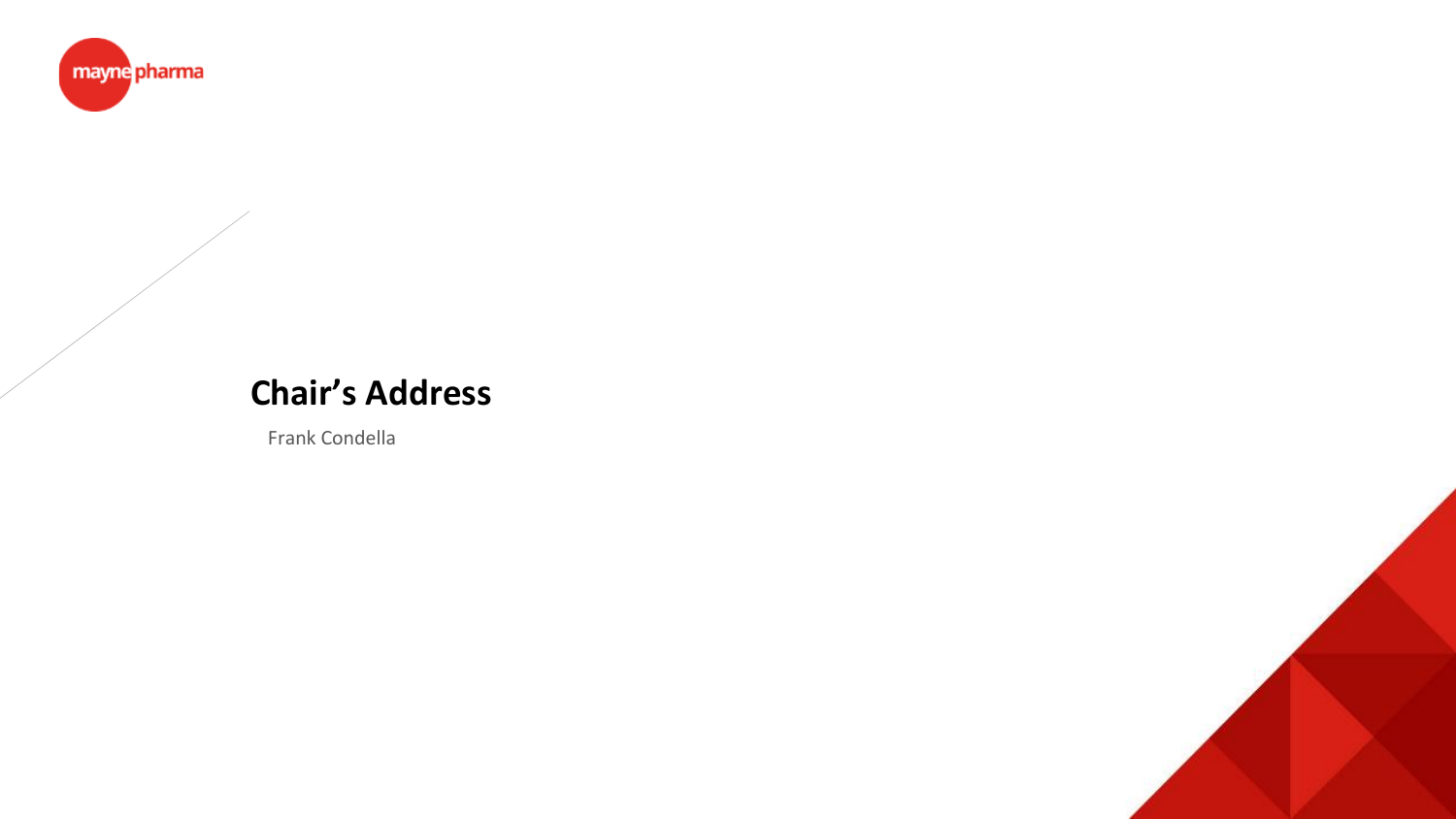

#### **NEXTSTELLIS® contraceptive is our most significant growth opportunity**



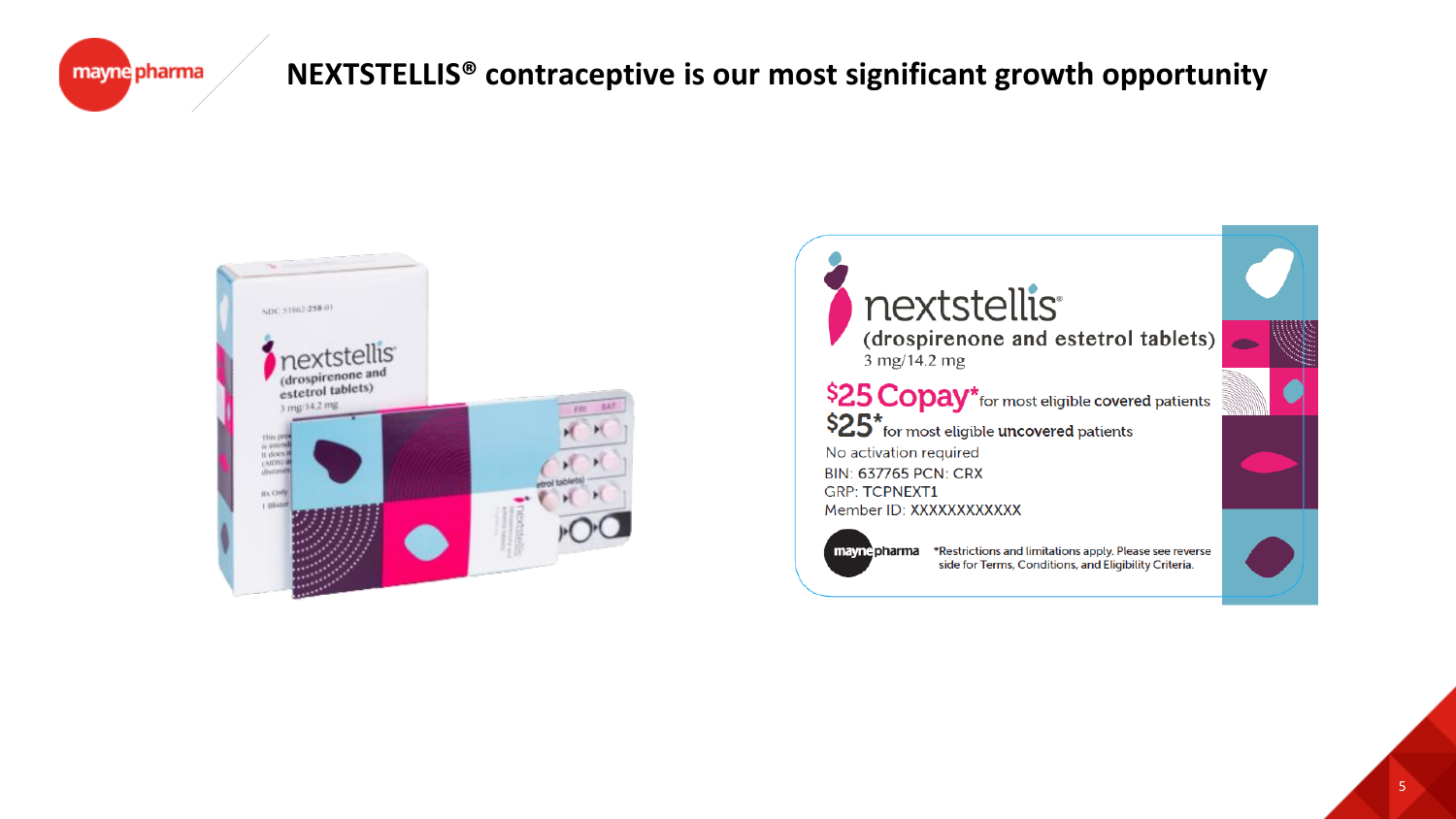# mayne pharma

### **Our key strategic priorities**

| <b>Women's health</b>                                                                                                                                                                                                                                                                                                                         | <b>Dermatology</b>                                                                                                                                                                                                                                                                                                                           | <b>US Contract Services</b>                                                                                                                                                                                                                                                                | <b>International</b>                                                                                                                                                                                                                                                                           |
|-----------------------------------------------------------------------------------------------------------------------------------------------------------------------------------------------------------------------------------------------------------------------------------------------------------------------------------------------|----------------------------------------------------------------------------------------------------------------------------------------------------------------------------------------------------------------------------------------------------------------------------------------------------------------------------------------------|--------------------------------------------------------------------------------------------------------------------------------------------------------------------------------------------------------------------------------------------------------------------------------------------|------------------------------------------------------------------------------------------------------------------------------------------------------------------------------------------------------------------------------------------------------------------------------------------------|
| • Successful commercialisation of<br><b>NEXTSTELLIS<sup>®</sup></b><br>• Approval and successful launch<br>of pipeline products pending at<br>FDA (eg. gNUVARING®)<br>• Broaden women's health<br>portfolio in areas of unmet<br>need (eg. menopause, bacterial<br>vaginosis, endometriosis)<br>• Maximise generic contraceptive<br>portfolio | • Broaden dermatology offering<br>to patients and prescribers<br>including launch of recently in-<br>licensed products<br>• Continue to expand portfolio<br>through business development<br>activities, encompassing brand<br>and generic business platforms<br>• Leverage brand and generic<br>model to maximise total<br>product portfolio | • Invest in broader capabilities<br>(eg. high potent) and capacity<br>to accelerate growth<br>• Deeper penetration of pre-<br>commercial market across<br>both formulation and<br>analytical<br>• Expansion of commercial<br>manufacturing and<br>development client base in<br>Greenville | • Establish dermatology and<br>women's health portfolios<br>• Advance pipeline for further<br>growth domestically and<br>internationally<br>• Expansion of contract<br>development client base<br>• Establish new capabilities and<br>capacity to accelerate growth<br>of CDMO / CMO platforms |

#### **Cost base**

● Optimisation of supply chain to drive improved product costs (eg. API savings, manufacturing efficiencies)

- Optimisation of gross to net (eg. US WAC and copay card adjustments)
- Disciplined approach to investments in R&D, marketing and supporting systems and processes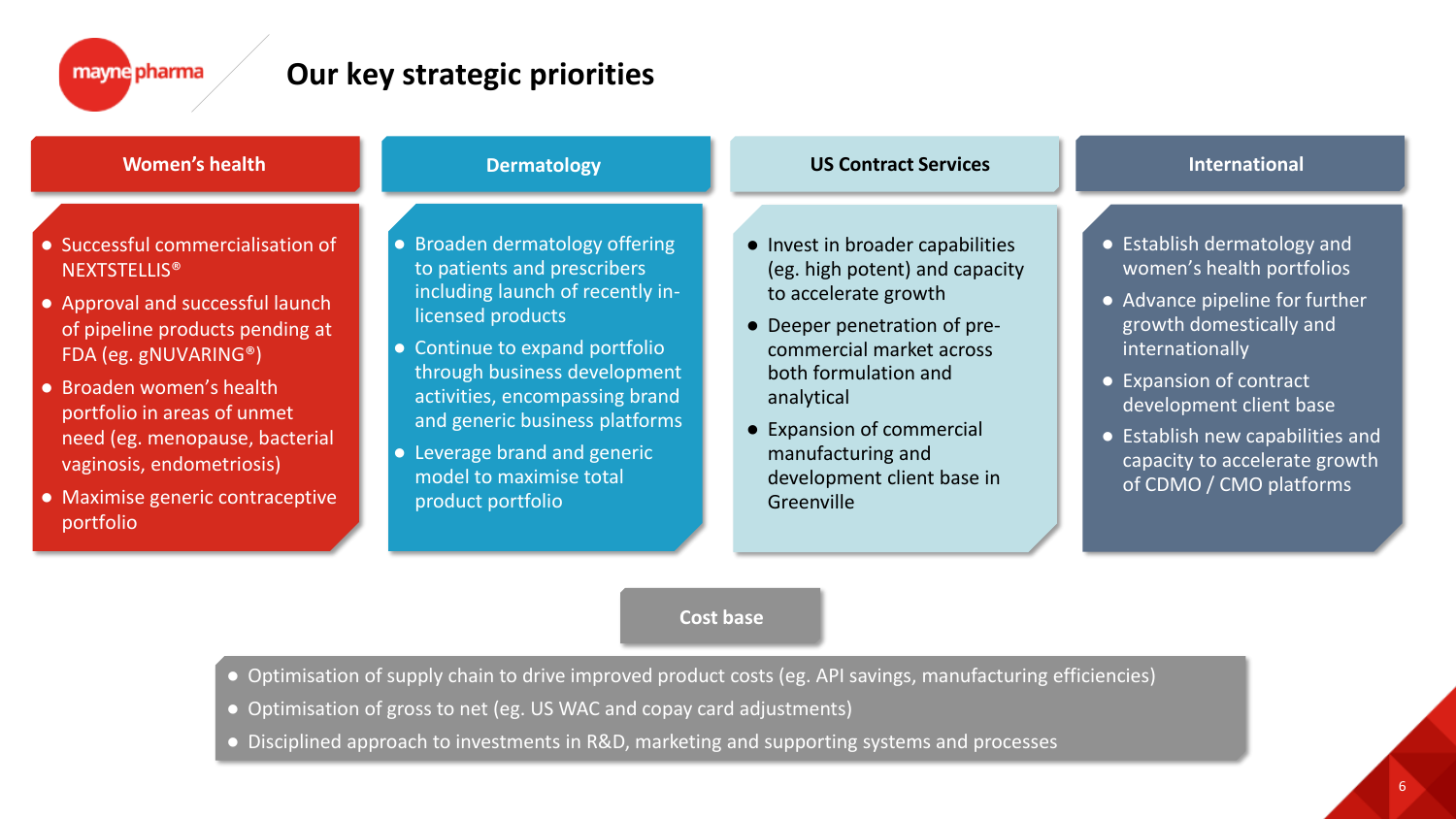

- Reported revenue of A\$401m, down 12% (down 3% on constant currency)
- Reported EBITDA of A\$66m, down 14% (down 5% constant currency)
- Underlying EBITDA (excl. NEXTSTELLIS<sup>®</sup> set up costs) A\$75m (down 10% constant currency)
- Reported net loss after tax of A\$(208)m driven by asset impairments
- Metrics Contract Services and International delivered doubt digit gross profit growth in base currency
- Restructure of dermatology drove significant improvement in operating profitability of Specialty Products
- Generic Products impacted by competition on key products
- Positive operating cash flow of A\$59m
- Net debt reduced by A\$11m to A\$249m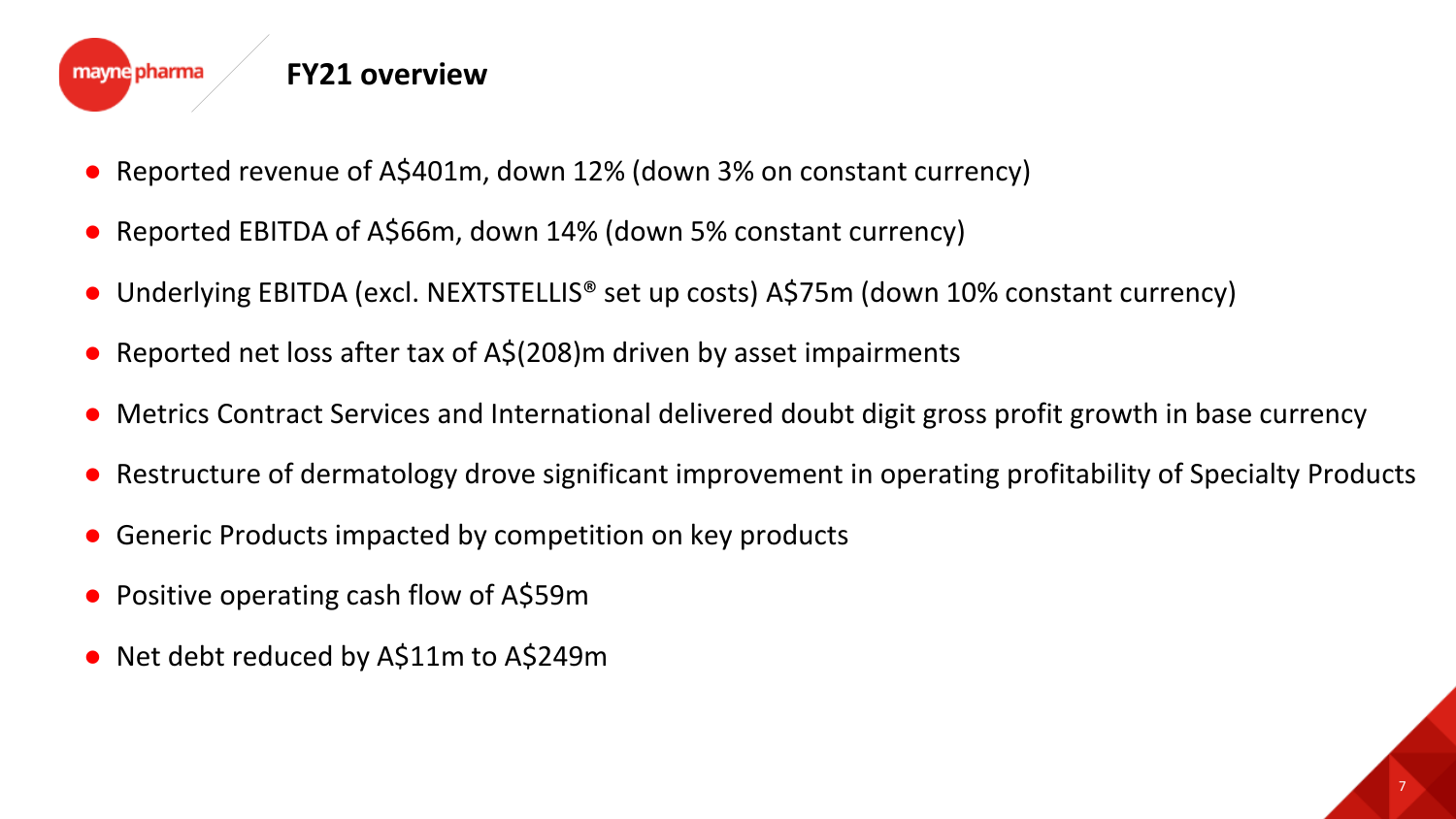

## **CEO's Address**

Scott Richards

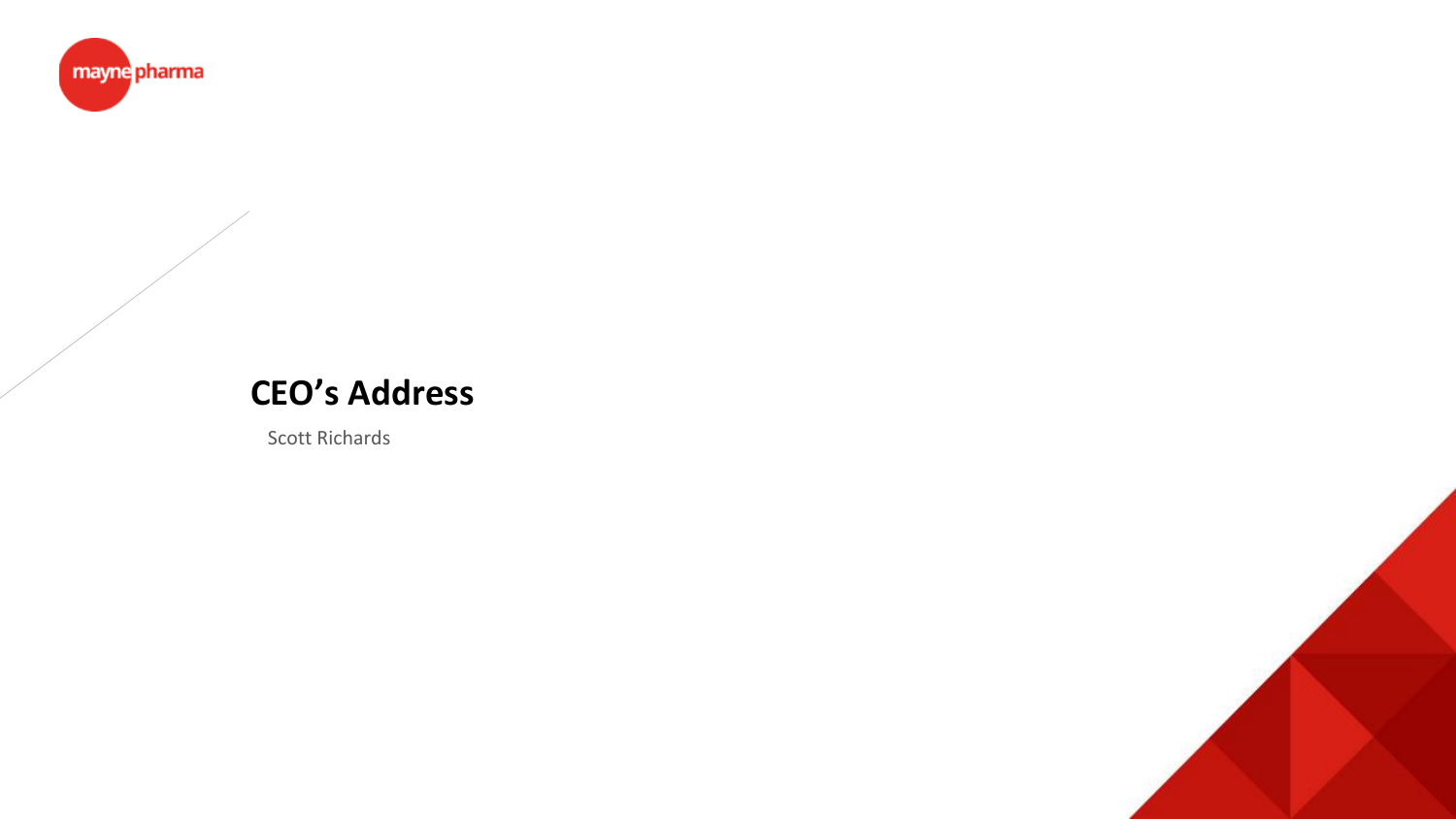

# **NEXTSTELLIS® launch continues to gain momentum**

|                          | >50,000 interactions with healthcare providers (HCPs) including >5,000 education lunches<br>$\bullet$                                    |  |  |
|--------------------------|------------------------------------------------------------------------------------------------------------------------------------------|--|--|
| <b>HCP engagement</b>    | Sales team reached >6,000 HCPs and 70% of top prescriber targets<br>$\bullet$                                                            |  |  |
|                          | NEXTSTELLIS <sup>®</sup> awareness amongst targeted HCPs is ~68% from a baseline of 2% at launch and<br>~48% have an intent to prescribe |  |  |
| <b>Market access</b>     | Commercial coverage <sup>1</sup> : 67% formulary access, 55% unrestricted                                                                |  |  |
|                          | Medicaid: 94% formulary access, 34% unrestricted                                                                                         |  |  |
|                          | >850 NEXTSTELLIS <sup>®</sup> writers                                                                                                    |  |  |
| <b>Underlying demand</b> | >7,000 TRx written                                                                                                                       |  |  |
|                          | >3,000 TRx dispensed and >5,000 cycles since launch                                                                                      |  |  |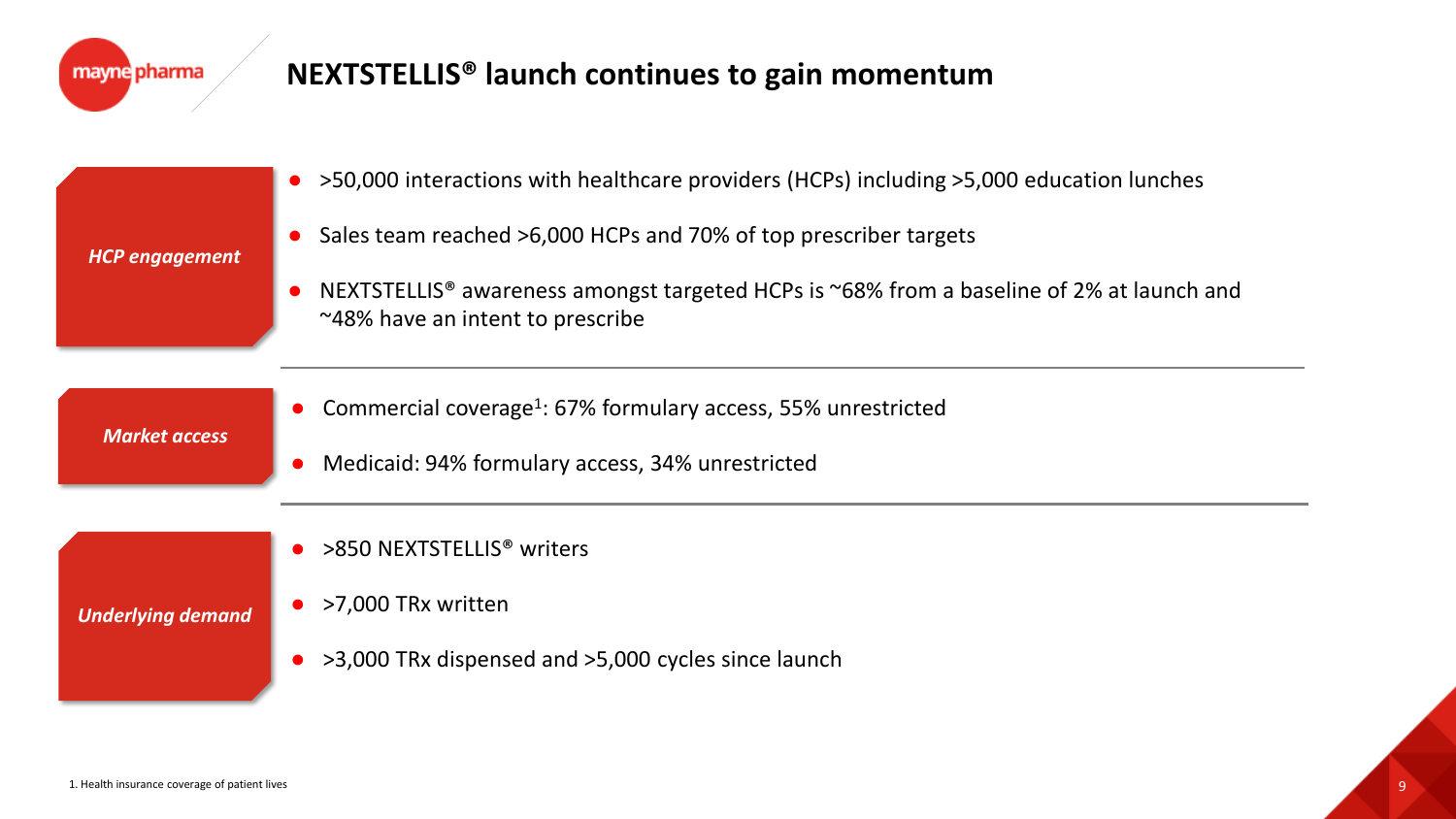







New Return

mayne pharma